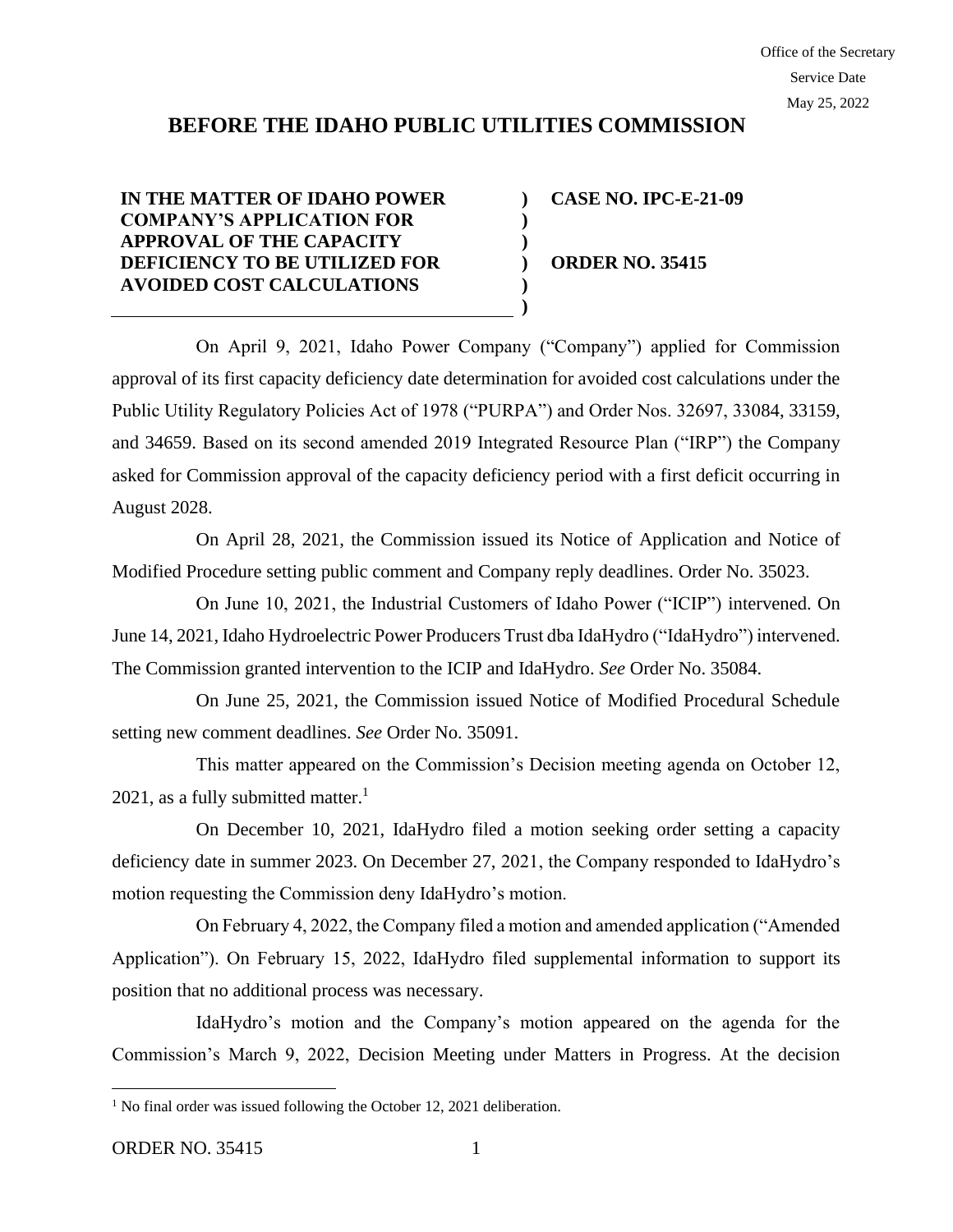meeting, a motion was made and seconded to move the matter to fully submitted since the matter was technically closed when the various motions and Amended Application were filed.

On March 15, 2022, the Commission issued a Notice of Amended Application and established deadlines for interested persons to comment on the Amended Application and for the Company to reply. Order No. 35346.

Staff and IdaHydro filed comments on the Amended Application to which the Company replied.

Having reviewed the record in this case, we now issue this final Order setting the Company's first capacity deficit date in July 2023.

#### **BACKGROUND**

Under PURPA, the Commission has established a surrogate avoided resource ("SAR") method and an IRP method to calculate avoided cost rates for qualifying facilities ("QFs"). Under both methods, a QF receives capacity payments only after the applicable capacity deficit date is reached. Order Nos. 33377, 33159, and 33898. The first deficit date under the IRP method will float (change) to reflect the changes in the QF queue, while the first deficit date under the SAR method will not float to reflect the changes in the QF queue. Order No. 33933.

The capacity deficiency period is determined through the IRP planning process and is submitted to the Commission in a proceeding separate from the IRP docket. The capacity deficit date determined in the IRP process is presumed to be correct as a starting point but will be subject to the outcome of the capacity deficiency case. Order No. 32697.

#### **THE APPLICATION**

The Company stated it filed this Application at the Commission's direction to initiate a case outside its IRP filing for the establishment of the capacity deficiency period to be utilized in the utility's SAR method. *Application* at 2; *see also* Order No. 32697. Further, the Company asserted in the Application that in Order No. 33159, the Commission found it just and reasonable to utilize the same first capacity deficit determination for purposes of the incremental cost IRP method. *Id*. at 3. The Company also asserted that in Case No. PAC-E-17-09, the Commission modified Order No. 32697 by stating "that each Idaho electric utility shall submit its updated capacity deficiency filing after the Commission has acknowledged its IRP report, rather than upon its IRP filing, thus amending Order No. 32697." Order No. 33917 at 4. The Company also alleged "the Commission determines it is prudent for the Company to file its first capacity deficiency cases

ORDER NO. 35415 2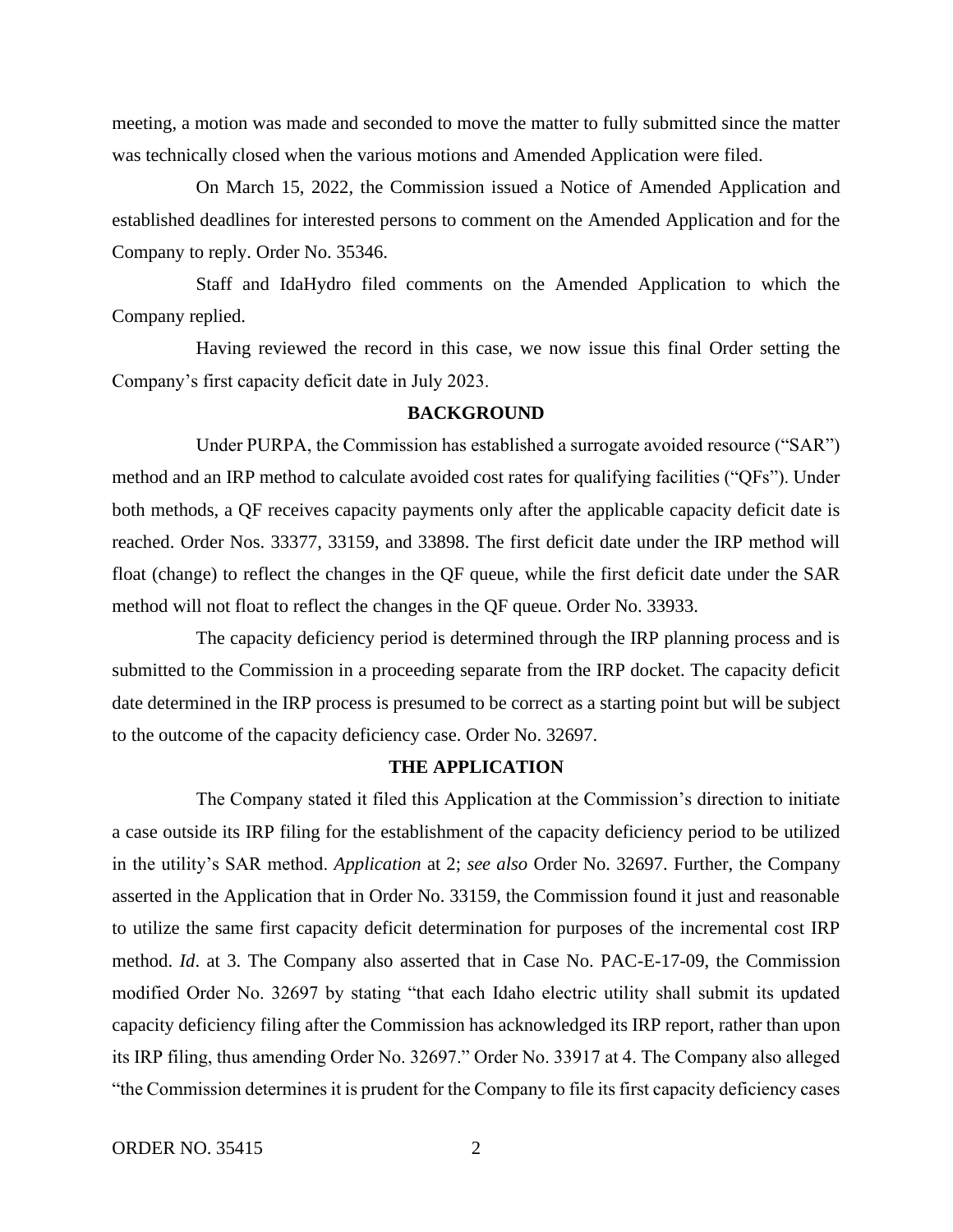upon IRP acknowledgement." Order No. 34649 at 4. The Company represented that on March 16, 2021, the Commission issued Order No. 34959 acknowledging the Company's Second Amended 2019 IRP ("2019 IRP"). *Application* at 3.

The Company represented the 2019 IRP indicates its first capacity deficiency period will begin in August 2028 and explains how this capacity deficiency period was calculated. *Id.* at 3. The Company asserted that for the 2019 IRP, it used long-term capacity expansion modeling ("LTCE"), a departure from the prior practice of creating resource portfolios to eliminate resource deficiencies shown by a load and resource balance. *Id.* To calculate its capacity deficiency period for PURPA avoided cost calculations, the Company explains that its "load and resource balance has been determined based on the [Company's] system as modeled in the 2019 IRP." *Id.*; *see* Case No. IPC-E-19-19, Order No. 34959 (acknowledging the Company's 2019 IRP).

The Company asserted it examined assumptions in the Cogeneration and Small Power Production ("CSPP") forecast about the inclusion or exclusion of replacement Energy Sales Agreements ("ESA") over past Company IRPs. *Id*. at 4. The Company also represented it plans to perform a more in-depth review and sensitivity analysis of its replacement ESA assumptions in the 2021 IRP. *Id.* The Company asserted that the impact of different assumptions regarding whether existing PURPA generation will, or will not, enter new PURPA contracts upon the expiration of their existing contracts is being considered as part of the 2021 IRP. *Id*. at 5. The Company represented its 2021 IRP is in the early stages of development and, as such, the ESA replacement sensitivity analysis has not yet been conducted. *Id*.

For purposes of updating the first capacity deficit for use in avoided cost calculations based upon the 2019 IRP, the load and resource ("L&R") balance has been determined based on the Company's system as modeled in the acknowledged 2019 IRP. *Id*. The Company asserted that the 2019 IRP shows a first capacity deficiency of approximately 14 megawatts ("MW"), occurring in August 2028. *Id*. The Company requested that a first capacity deficit of August 2028 be utilized for avoided cost calculations for both the SAR and IRP methods. *Id.*

### **APPLICATION COMMENTS**

Consistent with the comment deadlines established in Order No. 35091 the parties filed timely comments on the Application.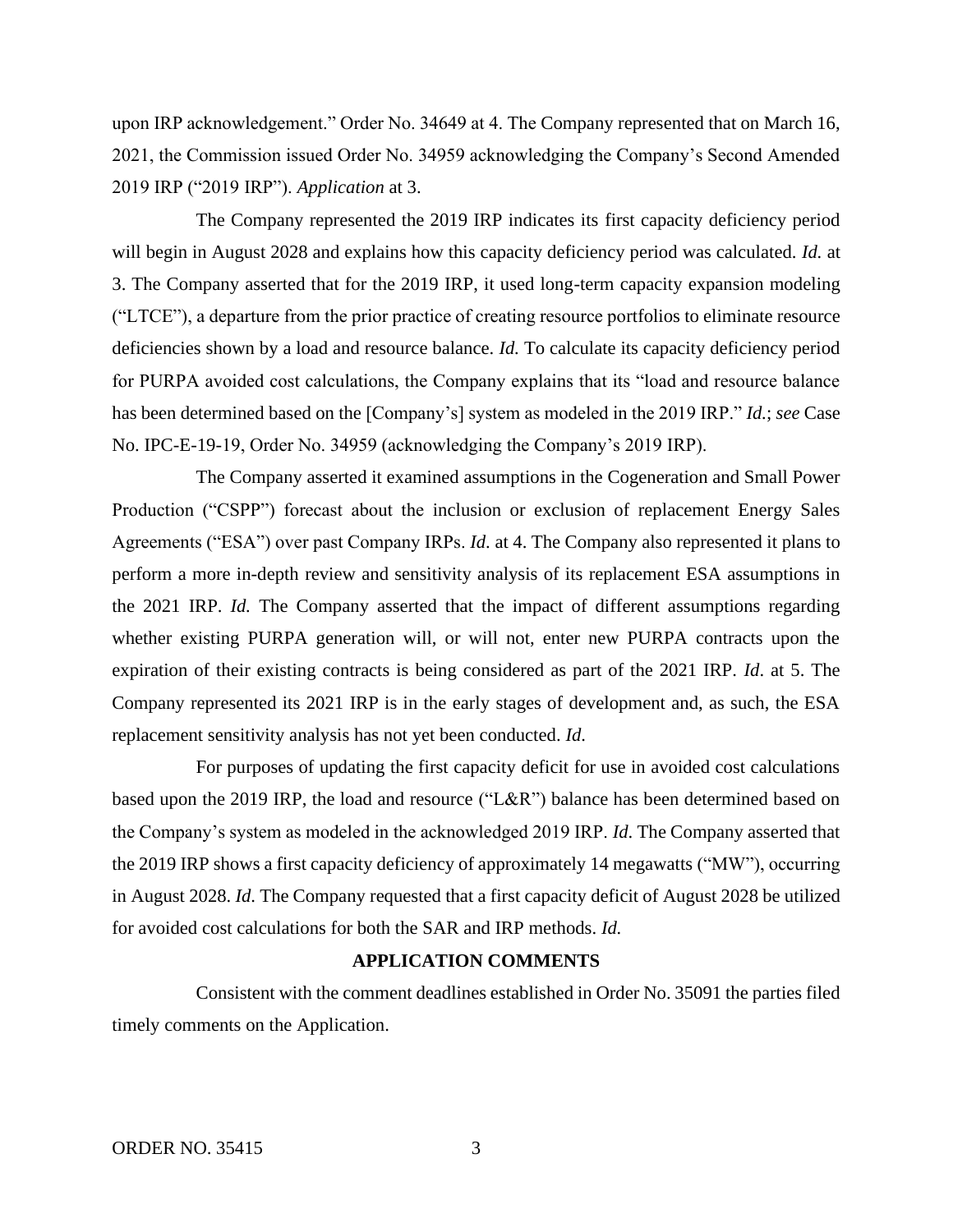IdaHydro requested the Commission set the capacity deficit date in mid-summer 2023 which it offered was congruent with the Company's notice of intent to seek requests for proposals to fill a projected capacity need as early as summer 2023.

Staff believed the Company should update the first capacity deficit date from the 2019 IRP which was the basis of the Company's Application. Staff recommended the Company:

- Utilize the most recent load forecast developed by the Company;
- Reduce the amount of Market Purchases from southern pathways by 310 MW and only include 50 MW starting in 2021;
- Allow non-PURPA PPAs to expire on their actual expiration dates;
- Reflect contract changes since the preparation of the L&R balance, which include PURPA contract updates identified in Response to Staffs Production Request No. 7 and approval of the Jackpot Solar contract; and
- Correct the capacity value of Valmy Unit 2 and Bridger.

Staff Comments at 10.

Staff also recommended that the Commission open a generic docket to determine the timing of the deficiency date filing in relation to the timing of the IRP.

The Company replied to Staff and IdaHydro, acknowledging, "an apparent difference between the first capacity deficit date that appears in the acknowledged 2019 Amended IRP (2028) and that which is referenced in the Company's Notice of Intent to seek requests for proposals and the Request for Proposals itself seeking generation to meet an identified capacity deficit in 2023." Idaho Power Reply Comments at 2.

#### **IDAHYDRO'S MOTION**

IdaHydro's December 10, 2021 motion asks the Commission to set the Company's capacity deficiency date in summer 2023. IdaHydro cited the Company's concurrence that summer 2023 was the correct capacity deficiency date. IdaHydro's motion was based on the Company's subsequent Case No. IPC-E-21-41 filed on December 3, 2021, seeking Commission approval to begin resource procurements to meet a summer 2023 capacity deficit identified in the second amended 2019 IRP. On February 15, 2022, IdaHydro filed a supplement to its motion—a copy of the Company response to IdaHydro's production request where the Company responded, "Idaho Power's 2021 [IRP] filed on December 30, 2021, indicates a first capacity deficit in July 2023." Second Declaration of C. Tom Arkoosh Exhibit A. Based on this statement, IdaHydro believed this matter requires "no additional elaboration as to the appropriateness of setting the power company's first deficit date in the Summer of 2023." IdaHydro Supplemental Information at 1.

ORDER NO. 35415 4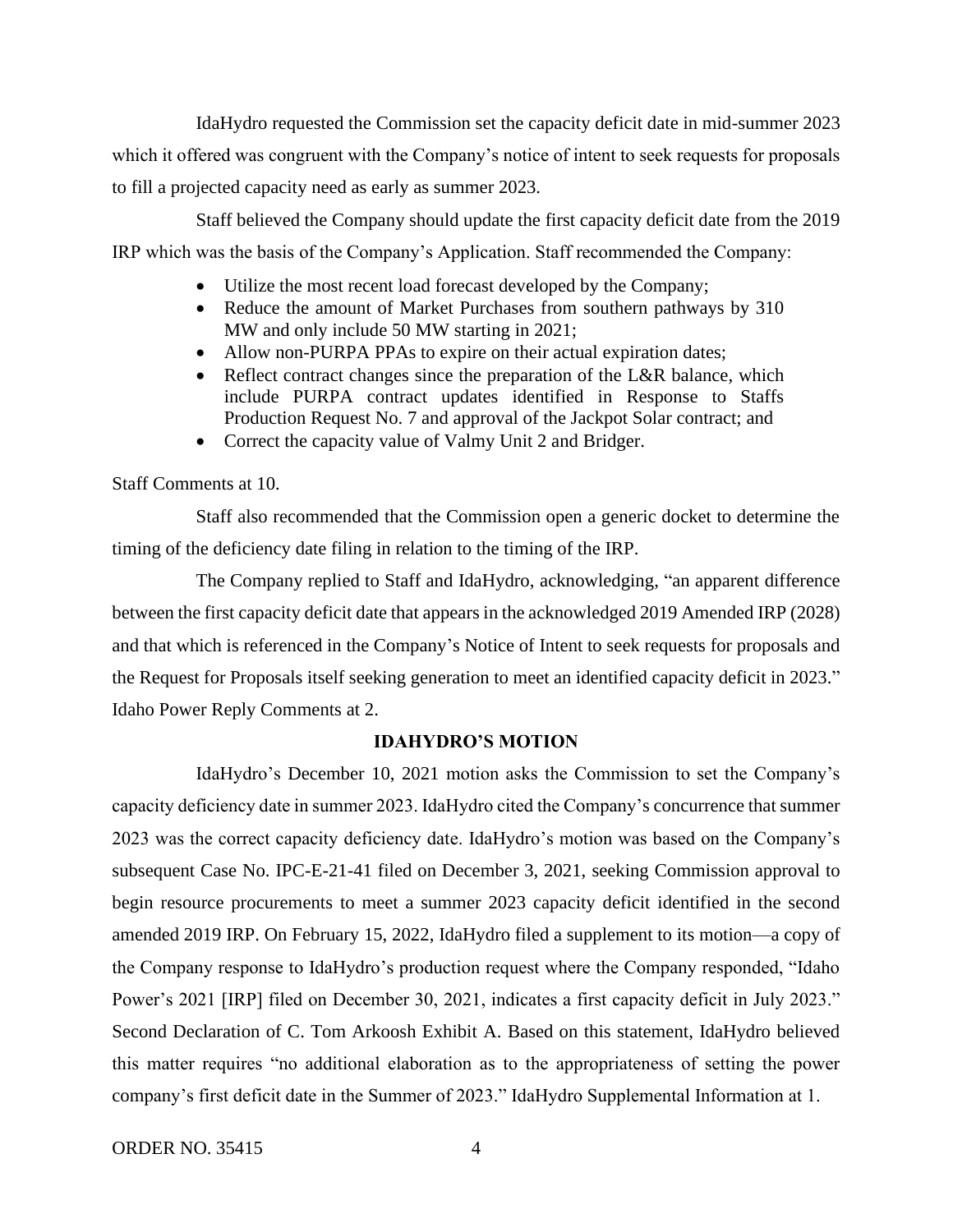The Commission denied this motion. Order No. 35346.

# **THE AMENDED APPLICATION**

The Company seeks a first capacity deficit of July 2023, based upon the 2021 IRP and consistent with the request for proposals issued to meet deficits starting in 2023. The Company states "the 2019 IRP was amended twice, and the Commission's consideration and eventual acknowledgement of the Second Amended 2019 IRP was considerably delayed." Amended Application at 5. Additionally, the Company notes the 2019 IRP was the first avoided cost capacity deficit update since "the Commission changed filing requirements from the time at which the IRP is filed to the time after which the IRP is acknowledged," which it states resulted in a delay of the Commission considering and setting its first capacity deficit. *Id*.

The Company's Amended Application includes the L&R Balance Data from the 2021 IRP which shows capacity deficits of 101 MW in July of 2023, 186 MW in July of 2024, and 311 MW in July of 2025.

The Company requests a first capacity deficit date of July 2023 for both SAR and IRP avoided cost calculation. The Company also requests that the Commission direct that future capacity deficiency filings for avoided cost rates be made when the IRP is filed, rather than at the time the IRP is acknowledged.

The Commission accepted this motion and issued additional procedure to supplement and complete the record based on the updated information. Order No. 35346.

## **AMENDED APPLICATION COMMENTS**

Staff, IdaHydro, and the Company filed comments on the Amended Application.

# **1. Staff Comments**

Staff reviewed the Load and Current Resource Balance contained in the Company's

Amended Application and recommended the following changes be made to the proposed L&R:

- Use the most recent load forecast developed by the Company with Brisbie's load removed and a 15.5% planning reserve margin ("PRM") applied;
- Verify the capacity amounts of Brownlee Hydro and Shoshone Falls Hydro facilities and make sure the correct capacity amounts are used in the L&R;
- Add Energy Efficiency ("EE") Bundles to the L&R as an adjustment to load;
- Assume no renewals for PURPA wind projects unless the Company receives information from the wind qualifying facilities indicating they plan to renew their contract;
- Reflect the expiration date of Path C transmission capacity, unless the Company has renewal rights;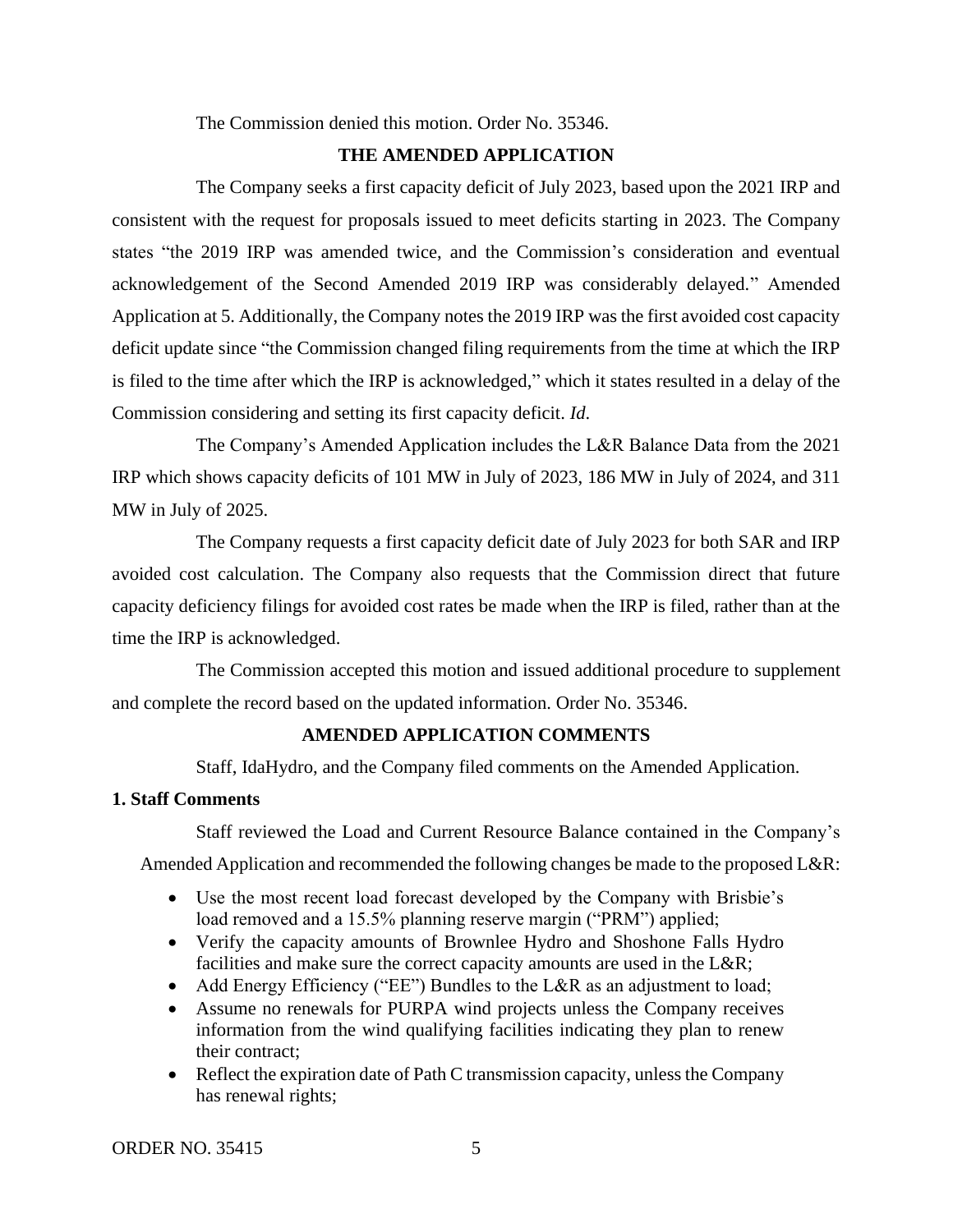- Remove Boardman to Hemingway ("B2H") and B2H-related transmission capacity; and
- Include the capacity of Western Systems Power Pool ("WSPP") market purchases in the L&R, if not already included.

Staff recommended that the Company file an updated L&R incorporating these changes and update the first capacity deficiency date according to the updated L&R. Staff argued the first capacity deficiency date should be used in both SAR and IRP methods. Lastly, Staff recommended that if the Commission decides to re-evaluate when capacity deficiency date cases should be filed, a generic docket should be opened because the decision may need to consider factors affecting all three Idaho electric utilities.

### *L&R Load Forecast*

Staff argued that Brisbie's load should be removed from the load forecast because Brisbie's load and resource are contingent upon one another. Until the Commission has approved the Brisbie contract, neither the load nor resource should be included in the L&R balance according to Staff.

Staff noted the Company changed its Loss of Load Expectation ("LOLE") reliability target from one-day in twenty years (1-in-20) to one-day in ten years (1-in-10) to account for the extreme weather events that are becoming more frequent and increased uncertainty in year-to-year water availability impacting hydro generation. According to the Company, a 1-in-10 LOLE target is the industry standard for resource planning. However, Staff disagreed with the Company's justification used to change the new LOLE target in the Company's IRP. Staff believed the reliability target threshold should be determined independent of the Company's loads and resources and should be a policy decision based on the tolerance of customers and the public to costs, risks, and other impacts related to electricity outages.

Staff believed it would be more appropriate to incorporate year-to-year variability in the Company's load forecast and availability of hydro generation rather than always assuming average weather conditions in the IRP. According to Staff, the Company illustrated how weather variability over just a four-year period dramatically affects the resources needed to ensure reliability. Given the resulting 15.5% PRM is similar to the 15% PRM used in previous IRPs, Staff believed that using average weather and hydro conditions, but compensating by using a more stringent 1-in-20 LOLE target would achieve the same effect.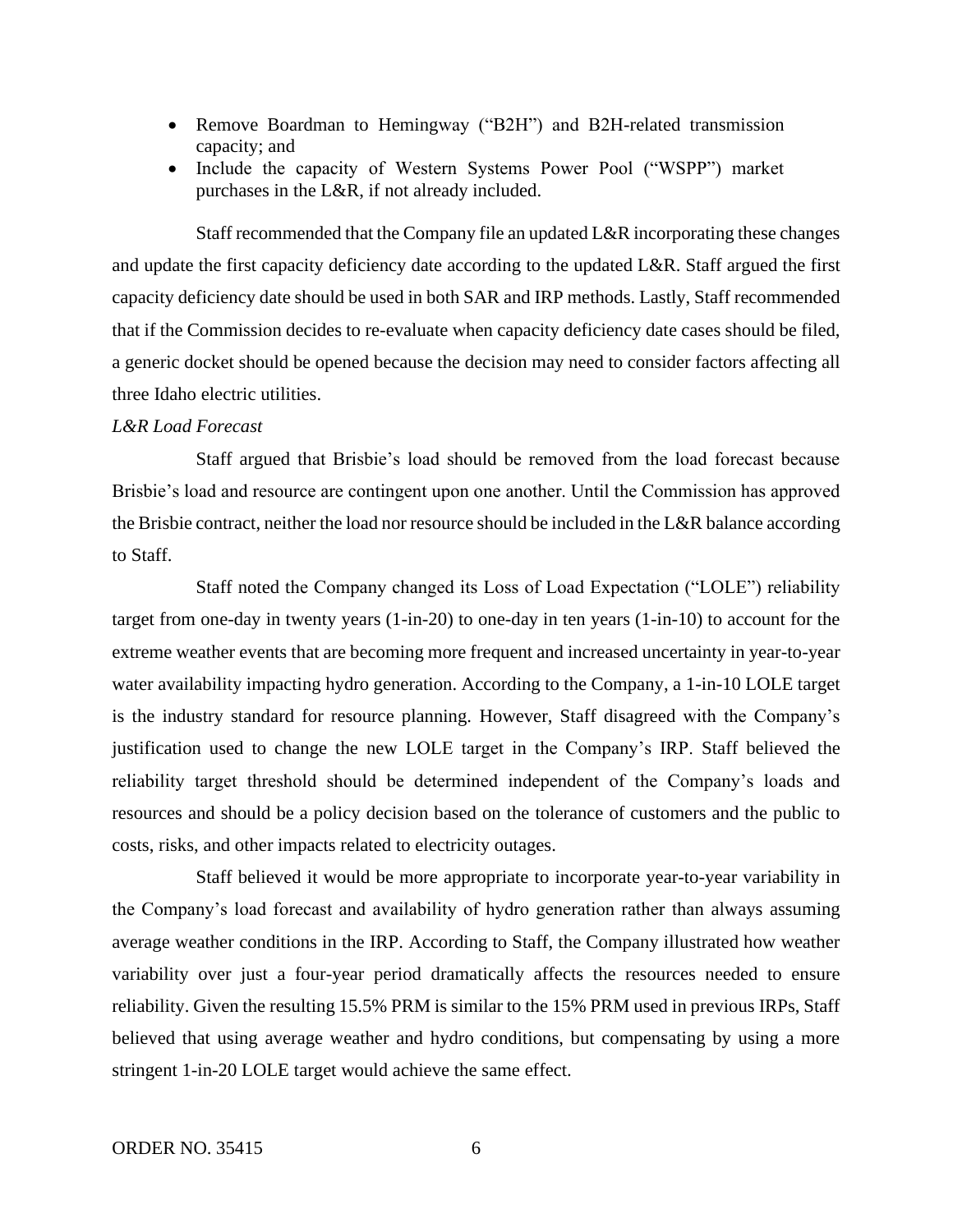#### *L&R Resources*

Staff's review of the L&R resources focused on (1) Jackpot Solar, (2) the Brownlee Hydro and Shoshone Falls Hydro facilities, (3) EE Bundles, (4) PURPA Wind Renewals, (5) Thermal Plants, (6) Early Coal Plant Retirements, (7) Market Purchases with Secured Third-Party Transmission, and (8) New Contract Changes.

Staff did not believe changes should be made to the proposed L&R due to the delay of Jackpot Solar. Because the developers only anticipate a 40-day delay—which will occur during the winter when the resource does not contribute capacity in the L&R—the project delay should not impact the project's capacity contribution to the system or the deficit date.

Staff recommended EE Bundles be added to the L&R as an adjustment to the load forecast. The proposed L&R uses the EE amounts determined in the EE Potential Study as an adjustment to load, which includes both the existing and future EE programs deemed to be costeffective from the Utility Cost Test. As stated in Staff's first set of comments, all cost-effective EE should be included, because utilities are expected to pursue all cost-effective EE. Staff believed all cost-effective EE—whether identified from the EE Potential Study or from the modeling process—should be included in the L&R, noting that it will not affect the determination of the first capacity deficiency date because EE Bundles do not provide capacity until 2039.

Staff believed it is reasonable to assume no renewals for PURPA wind projects absent the Company's receipt of information from the wind QF indicating intent to renew. Therefore, Staff recommended that the Company remove the 25% renewal rate in the proposed L&R and include only the capacity for wind projects that have indicated intent to renew contracts upon expiration. Staff's position was based on the following: (1) the obstacles to wind renewals still exist, which include the high cost of repowering wind facilities, reductions and/or elimination of tax credits, and integration costs for wind; (2) wind project will either renew in total or not renew its contract; it is unlikely that only 25% of a wind project will renew after a contract expires; and (3) the Company's communication with wind project owners did not provide a positive indication of their intent to renew.

Staff believed the Company's treatment of early coal plant retirements in the L&R was reasonable because other than a planned exit of Valmy Unit 2 at the end of year 2025, there are no early coal plant exits in the L&R. Staff remained committed to the position that "existing resources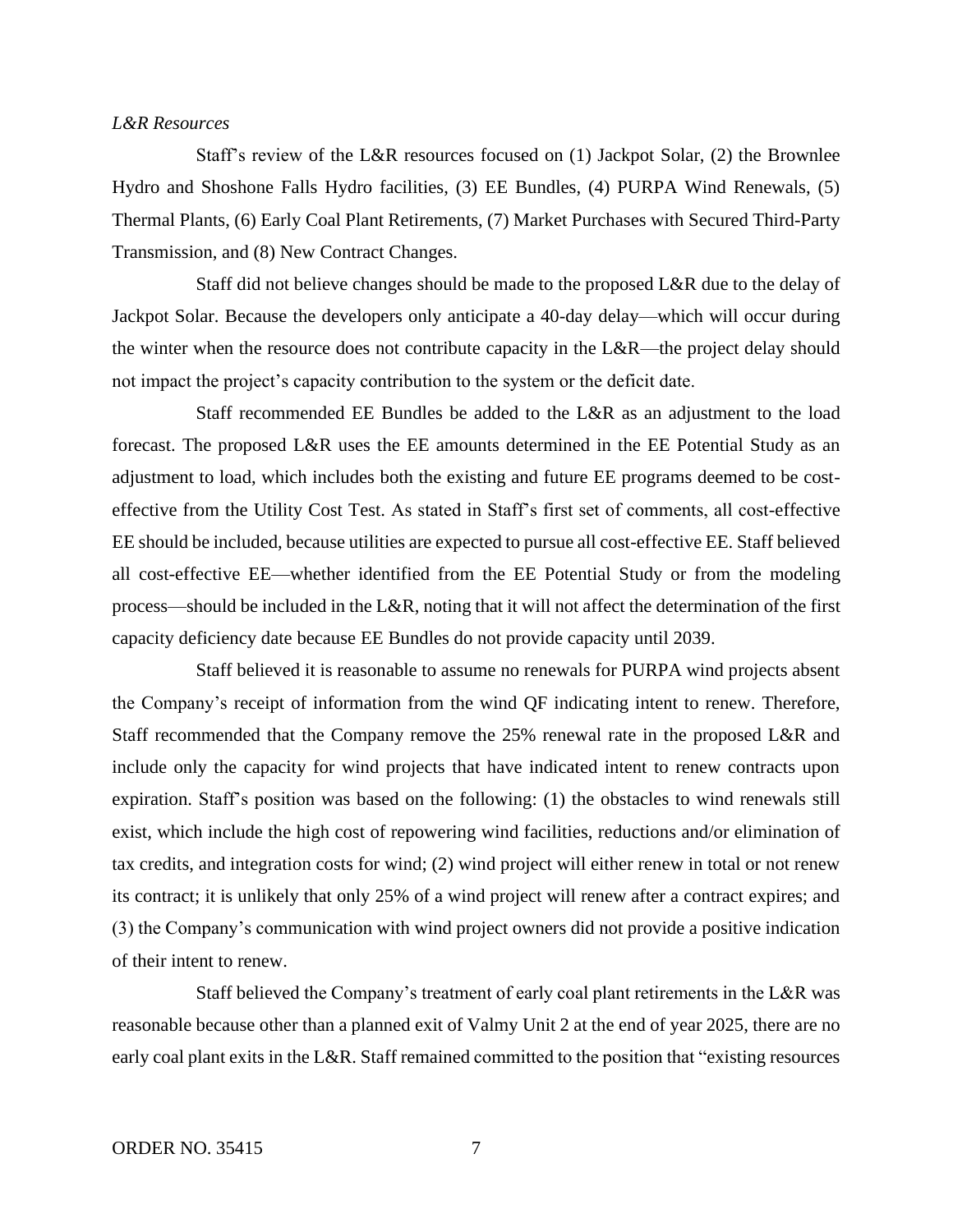should reflect their authorized useful life unless early retirements are authorized; until then, any resource decision not authorized by the Commission is speculative." Staff comments at 7.

Staff's review of Market Purchases with Secured Third-Party Transmission focused on four components: (1) Capacity Benefit Margin ("CBM"), (2) Idaho-NV Energy Path, (3) Path C, and (4) B2H assumptions.

Staff believed that the CBM contained in the L&R was reasonable because CBM is used to lower the Company's need for planning reserve margin to cover emergencies. The capacity amount of CBM in the proposed L&R is 330 MW for the entire planning horizon. Staff believed that this amount accurately reflects the magnitude of the greatest potential emergency on the Company's system and that the amount of CBM capacity included in the proposed L&R is reasonable.

Staff believed capacity available through the Idaho-NV Energy path is reasonable (used to import electricity generated at Valmy). However, access to firm transmission south of Valmy currently does not exist. The Company reflects transmission access to Valmy until the Valmy exit date in the L&R which Staff believed was reasonable for reflecting the actual transmission circumstances.

Staff recommended the L&R be updated to reflect the expiration date of Path C transmission capacity unless the Company has renewal rights. The Company has secured 50 MW of transmission capacity between June and October to access Southwest markets through PacifiCorp's Path C and included it in the L&R for the entire planning horizon.

Staff recommended B2H-related transmission capacity should be removed from the proposed L&R because it has not been authorized and therefore it is premature to include in the L&R.

Staff recommended the L&R be adjusted to exclude three contracts that are currently included. These consist of: (1) the Black Mesa 40-MW solar PPA has not been authorized by the Commission; (2) Verde Light's 2.95-MW solar project that has not been sufficiently subscribed to receive final certification from Oregon; and (3) WSPP market purchases that may not impact the proposed L&R because they may be covered by the "Market Purchases with Secured Third-Party Transmission." *Id*. at 10. Staff recommended that any impacts of the WSPP market purchases should be reflected in the L&R, if not already included.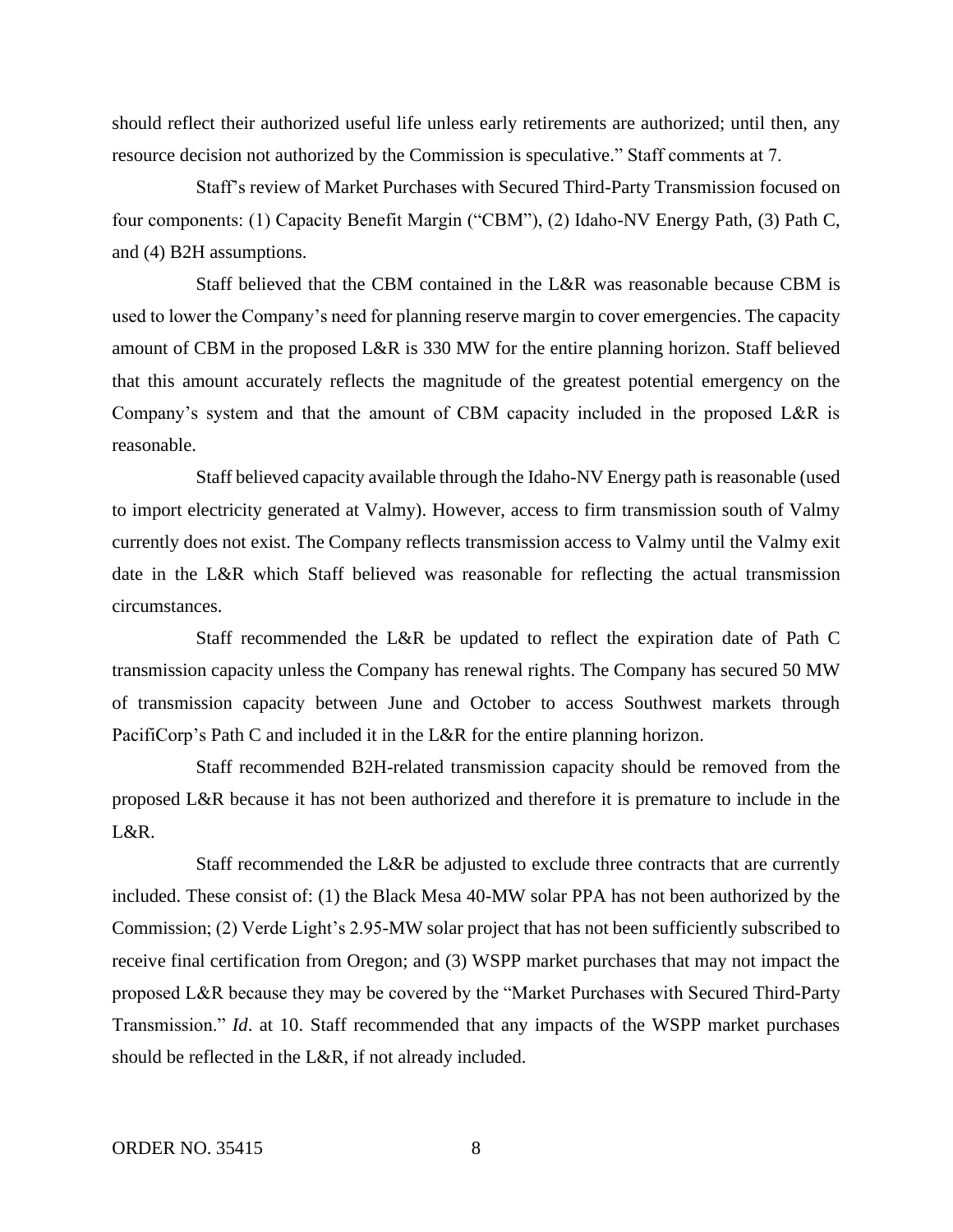### *Filing Schedule*

Staff recommended that if the Commission decides to re-evaluate its direction for capacity deficiency date case filings after acknowledgment of the IRP, a generic docket should be opened and the decision should be made considering relevant factors impacting all three Idaho electric utilities. Regardless of when the first capacity deficiency date case should be filed, Staff believed the date should be determined based the latest and most accurate information as directed by the Commission in previous orders.

#### **2. IdaHydro Comments**

IdaHydro noted that the Company initially sought a 2028 capacity deficit deadline in this case, but later "found itself in need of more immediate new capacity, which caused it to file the IPC-E-21-41 docket seeking permission to acquire capacity without employment of the Commission's competitive procurement rules" before it ultimately filed in the Amended Application seeking to set that date "no later than July 2023." IdaHydro reply at 2.

IdaHydro suggested that Staff's recommendations and the level of granularity Staff requests the Company to include in its updated L&R are only relevant to the question of when the Company may or may not be resource deficit, but notes this case is about when the Company is currently slated be capacity deficient. IdaHydro argued that the Company will be resource deficient in 2023 based on its admission that it is actively seeking to acquire capacity resources for that year.

IdaHydro explained that QFs have the right under PURPA to make their capacity available to allow the utility to displace capacity acquisitions from other resources. IdaHydro argues that if the Commission disregards the fact the Company is acquiring capacity in 2023 and sets its first capacity deficit date for PURPA purposes after 2023, it will deprive QFs of a "fundamental right that is guaranteed to them under federal law." *Id*. at 4.

### **3. Company Comments**

The Company represented that it conducted Staff's recommended adjustments to the L&R balance analysis noting that even with the recommended adjustments, there was no change in the July 2023 first capacity deficit date. Because of this, the Company recommended the Commission set the first deficit date for PURPA avoided cost pricing at July 2023.

### **COMMISSION FINDINGS AND DECISION**

The Commission has jurisdiction over this matter under *Idaho Code* §§ 61-501, -502 and -503. The Commission is empowered to investigate rates, charges, rules, regulations, practices,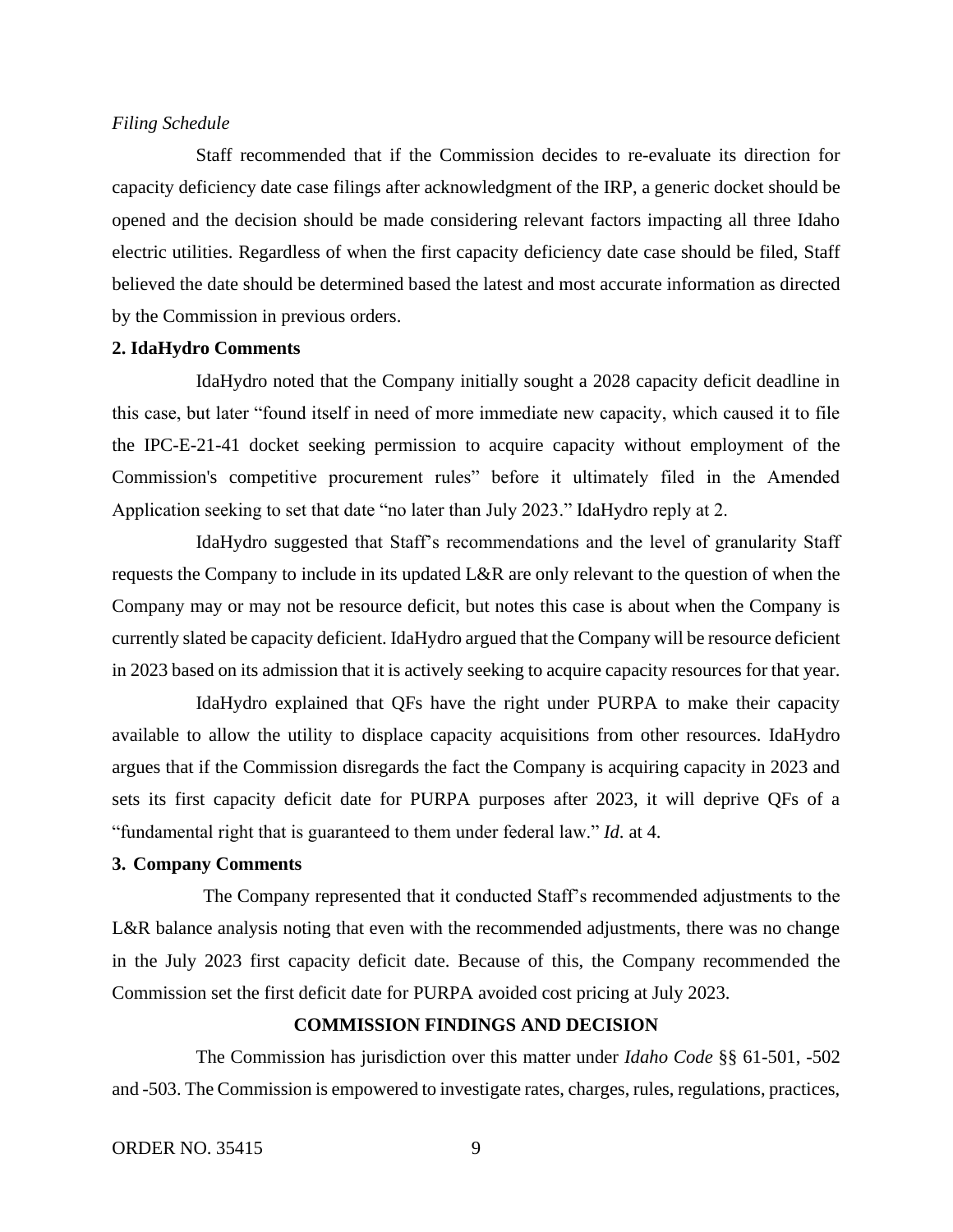and contracts of public utilities and to determine whether they are just, reasonable, preferential, discriminatory, or in violation of any provision of law, and to fix the same by order. *Idaho Code* §§ 61-502 and -503.

Under the foregoing authority, we have reviewed and considered the record, including the Company's Application and the associated comments and reply, IdaHydro's motion, the Company's motion and Amended Application, Staff's and IdaHydro's comments on the Amended Application and the Company's reply.<sup>2</sup> Based on the record, we find it fair, just, and reasonable to set a first capacity deficit date of July 2023.

We understand a decision like this requires the parties to forecast and review projections for a dynamic and evolving energy market—which is not a simple task. We also recognize a decision like this can have a significant impact on certain parties, including customers and generators. For these reasons, we prefer to make decisions based on the most recent, relevant, and accurate information available. We commend the Company for updating its L&R with Staff's recommended adjustments to confirm that the correct capacity deficit date was supported in the record. We appreciate the parties being patient and taking a second look at the issues in this case to ensure the Commission has a record to make the most accurate decision for setting the first capacity deficit date. Going forward all future L&R Balances must contain the most up-to-date information for capacity deficit updates.

Finally, we direct Staff to meet with Avista, Idaho Power, and Rocky Mountain Power ("Companies") to consider the factors that impact the established filing date for capacity deficiency date determinations. Additionally, Staff and the Companies should discuss preferred process, procedure, and timing if the discussion merits requesting authorization to alter the capacity deficiency date filing date. A new docket shall be opened to seek alteration of the capacity deficiency date filing if the Companies seek such authorization.

#### **O R D E R**

### IT IS HEREBY ORDERED that the Company's Amended Application is approved.

IT IS FURTHERED ORDERED that all future  $L&R$  Balances included in the capacity deficiency date update for avoided costs must contain the most up-to-date information available at the time of filing.

<sup>&</sup>lt;sup>2</sup> The record in this case closed on October 12, 2021, when it was placed on the Commission's October 12, 2021, Decision Meeting Agenda as a "Fully Submitted" matter.